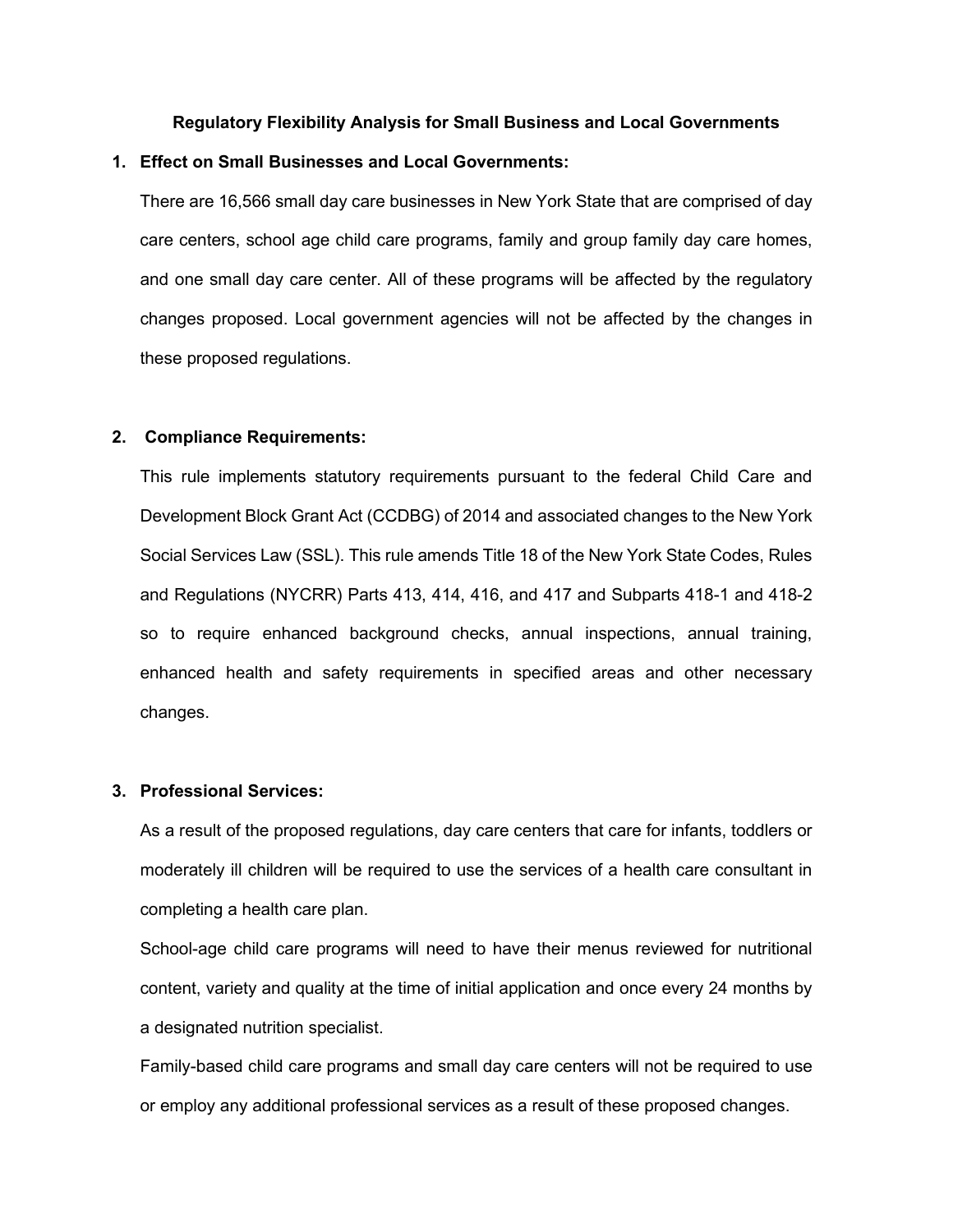#### **4. Compliance Costs:**

The costs associated with the proposed changes in the child day care regulations that are necessary to implement new statutory authority pursuant to the Child Care and Development Block Grant Act (CCDBG) of 2014 are significant, but are anticipated to be mostly assumed by the Office. New requirements around enhanced background checks, annual inspections, and additional annual training of licensed and registered providers have been estimated to cost approximately \$37 million. At this time, the Office is not intending to pass these costs on to regulated providers. The fiscal burden on providers is anticipated to fall primarily on time lost from providing care in order to comply with the enhanced background checks and additional training requirements. As a result of the proposed regulations, day care centers that care for infants, toddlers or moderately ill children will be required to use the services of a health care consultant in completing a health care plan. Approximately 70 percent of day care centers already collaborate with health care consultants and will be unaffected by this change. For the remaining 30 percent of day care centers, the Office has contracted with Child Care Resource and Referral (CCR&R) agencies to employ registered nurses who act as health care consultants to child care programs at a reduced fee.

School-age programs are required, as part of the regulations and the State's obesity prevention initiative, to operate in compliance with the federal Child and Adult Care Food Program (CACFP) meal patterns. The Office proposes that programs have their menus reviewed for nutritional content, variety and quality at the time of initial application and once every 24 months by a CACFP specialist responsible for reviewing and approving menus or by a person who has a bachelor's or master's degree with a major in food and institutional management or a closely related field and who has completed a dietician internship or has been certified as a registered dietician or has an equivalent state certification. A school-age program that is enrolled in CACFP has their menu approved at